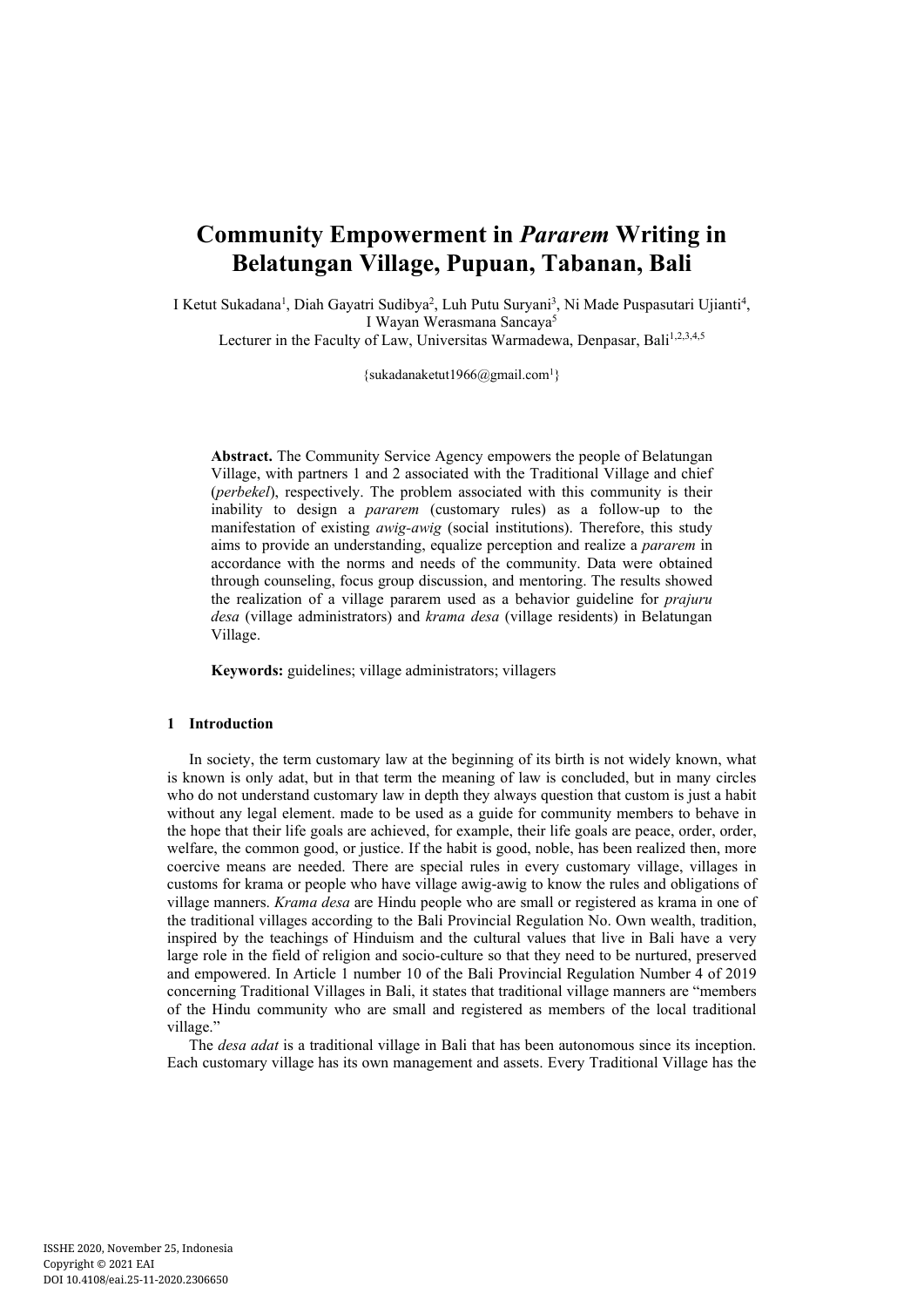authority to make awig-awig, the goal of which is the existence of an order in the life of its community. Initially, awig-awig was not written, but over time there were efforts to make awig-awig written to make it easier to implement. *Awig-awig* that was formulated, sometimes, unable to anticipate the development of society, and to include it in *awig-awig* is not easy because it is already in "pasupati", and this can be arranged through pararem. Making a written pararem is also not easy for the community to do, including at this service location, so it is necessary to provide assistance in pararem correspondence (Sudantra, Astiti, & Laksana, 2017)*.* 

Traditional villages that have grown and developed for centuries in Bali have rights of origin, traditional rights, and rights to regulate their own households, have given a very large role in the continuity of community life in the nation and state and in development. The provisions of Article 18B Paragraph (2) of the Constitution of the Republic of Indonesia determine that the state recognizes and respects indigenous peoples and their traditional rights as long as they are still alive and in accordance with the development of society and the principles of the Republic of Indonesia. This is evidence that the state has recognized and guaranteed the existence of a customary community unit constitutionally. This reflects the plurality of legal institutions in Indonesia, namely state law on the one hand and customary law or religious law on the other, and there are even self-regulating arrangements of a local community.

In Bali, there are two villages, namely the traditional village and the official village, the traditional village with its government has *awig-awig*, *prajuru*, its own assets to take care of the traditional village household and has genuine autonomy. Traditional villages have a foundation in the form of customary law which is packaged in awig-awig, and is also managed with awig-awig for the benefit of the customary village (Nurjaya, 2011). Based on the provisions of the Bali Provincial Regulation Number 4 of 2019 concerning Traditional Villages in Bali, it has been regulated that one of the authorities of the Traditional Village is to make awig-awig, pararem and other provisions. The following description is supporting latest studies that had been conducted previously such as Fischer & McKee (2017); Markantoni, Steiner, Meador, & Farmer (2018); Onyebueke, Walker, Lipietz, Ujah, & Ibezim-Ohaeri (2020); Ruszczyk et al. (2020); Sudantra et al., (2017). Thus the current study aims to provide an understanding, equalize perception and realize a *pararem* in accordance with the norms and needs of the community.

### **2 Research Method**

The method used in problem solving in this activity is as follows:

- a. Conduct a survey of partners
- b. Provide an understanding of the concepts in the preparation of *pararem*
- c. Conduct a focus group discussion to explore the substance of the *pararem*
- d. Designing and compiling *pararem* of partner custom villages

The parties involved as the target of this program are elements of the traditional *prajuru* which include customary *bendesa*, *pemesan*, *patengen*, *kelian*, *kasinoman*, stakeholders, *pacalang*, as well as from the official elements in partner villages.

## **3 Results and Discussion**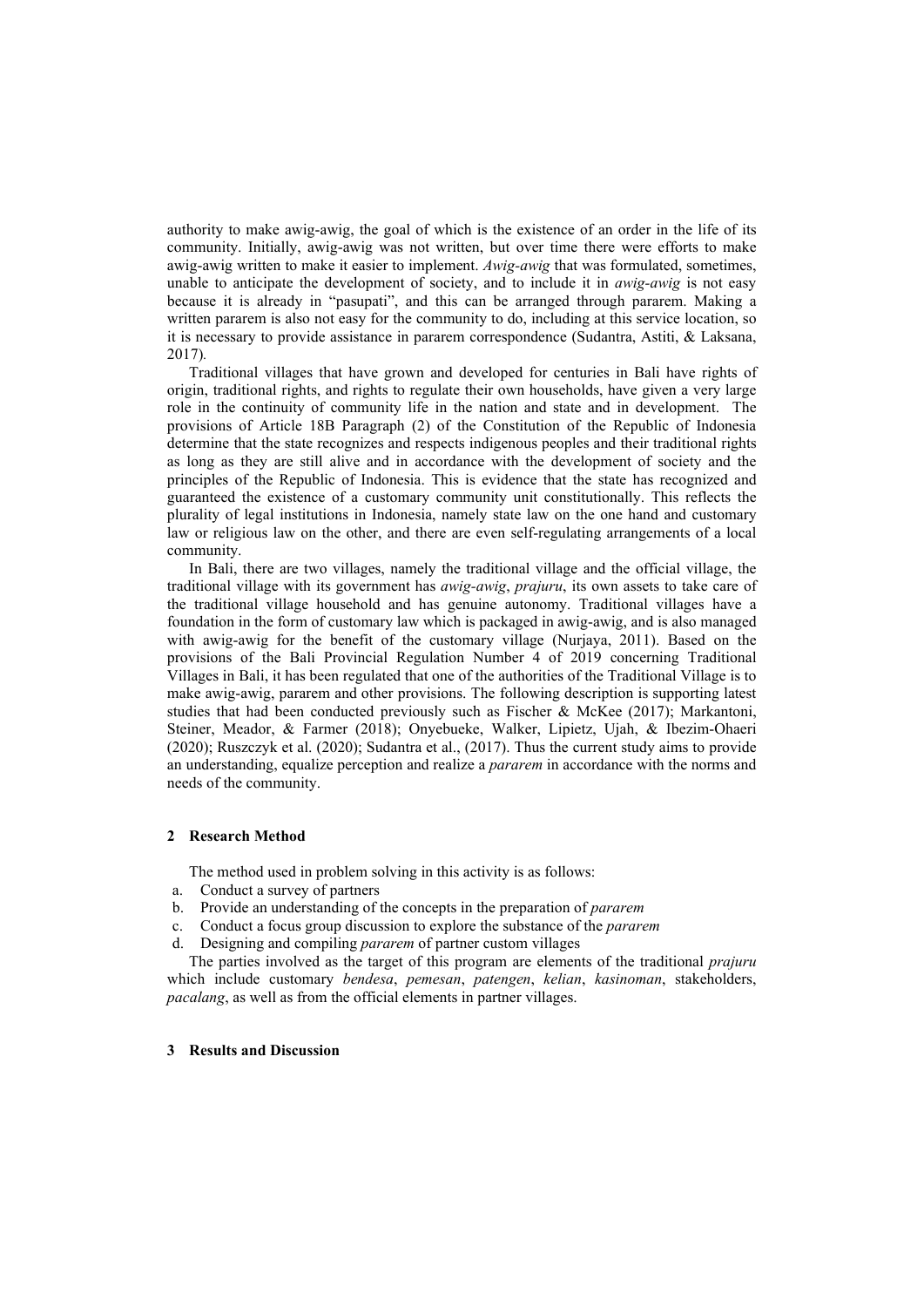This service activity begins with conducting location assessments, then determining the timing of the activity. With the agreement between the community service implementer and the traditional village of Belatungan as partners, counseling, focus group discussion, mentoring, and preparation of traditional village pararem were carried out. The activity was held on March 16, August 11, September 21-22, November 17, 2019. Assistants and extension workers in the pararem arrangement in the Belatungan Traditional Village were I Ketut Sukadana, SH, MH, Diah Gayatri Sudibya, SH, MH, Luh Putu Suryani, SH, MH, Ni Made Puspasutari Ujianti, SH, MH, and I Wayan Werasmana. Sancaya, SH, MHS As a first step in this activity, it is to conduct an awig-awig investigation of customary villages that determine the need for further regulation through pararem. Based on the results of the search for awigawig, it was found that there were 48 pawos (articles) which had to be followed up by making a pararem called the awig penyacah pararem. The classification is as follows:

- a. Indik pakraman 8 pawos;
- b. Indik prajuru/ ulu desa 5 pawos;
- c. Indik kulkul 2 pawos;
- d. Indik paruman 2 pawos;
- e. Indik druwen desa 1 pawos;
- f. Sukerta pamitegep (pepayonan, wewangunan, wewalungan, bhaya, penyanggran banjar) 5 pawos;
- g. Indik dewa yadnya 11 pawos;
- h. Indik pitra yadnya 3 pawos;
- i. Indik manusa yadnya 5 pawos;
- j. Indik pawiwahan 3 pawos;
- k. Indik sentana 2 pawos;
- l. Indik warisan 2 pawos;

In addition, assistance is also provided in the preparation of pangele pararems, namely the creation of pararem which specifically contains matters outside the awig-awig provisions because it regulates things that are new and in accordance with the development (demands) of the community. The Pangele pararem compiled includes plastic waste, drug abuse, rabies, involvement of traditional leaders with investors, gambling, divorce.

#### **4 Conclusion**

The indigenous village community has increased understanding and capacity in the preparation of the *awig* and *pangele pararem pararem*, until finally the *awig pararem* and *pangele pararem* of the Belatungan Traditional Village as Partner 1 in this Community Service program can be realized.

#### **References**

- [1] Fischer, A., & McKee, A. (2017). A question of capacities? Community resilience and empowerment between assets, abilities and relationships. *Journal of Rural Studies*, *54*, 187–197. https://doi.org/10.1016/j.jrurstud.2017.06.020
- [2] Markantoni, M., Steiner, A., Meador, J. E., & Farmer, J. (2018). Do community empowerment and enabling state policies work in practice? Insights from a community development intervention in rural Scotland. *Geoforum*, *97*(October), 142–154.